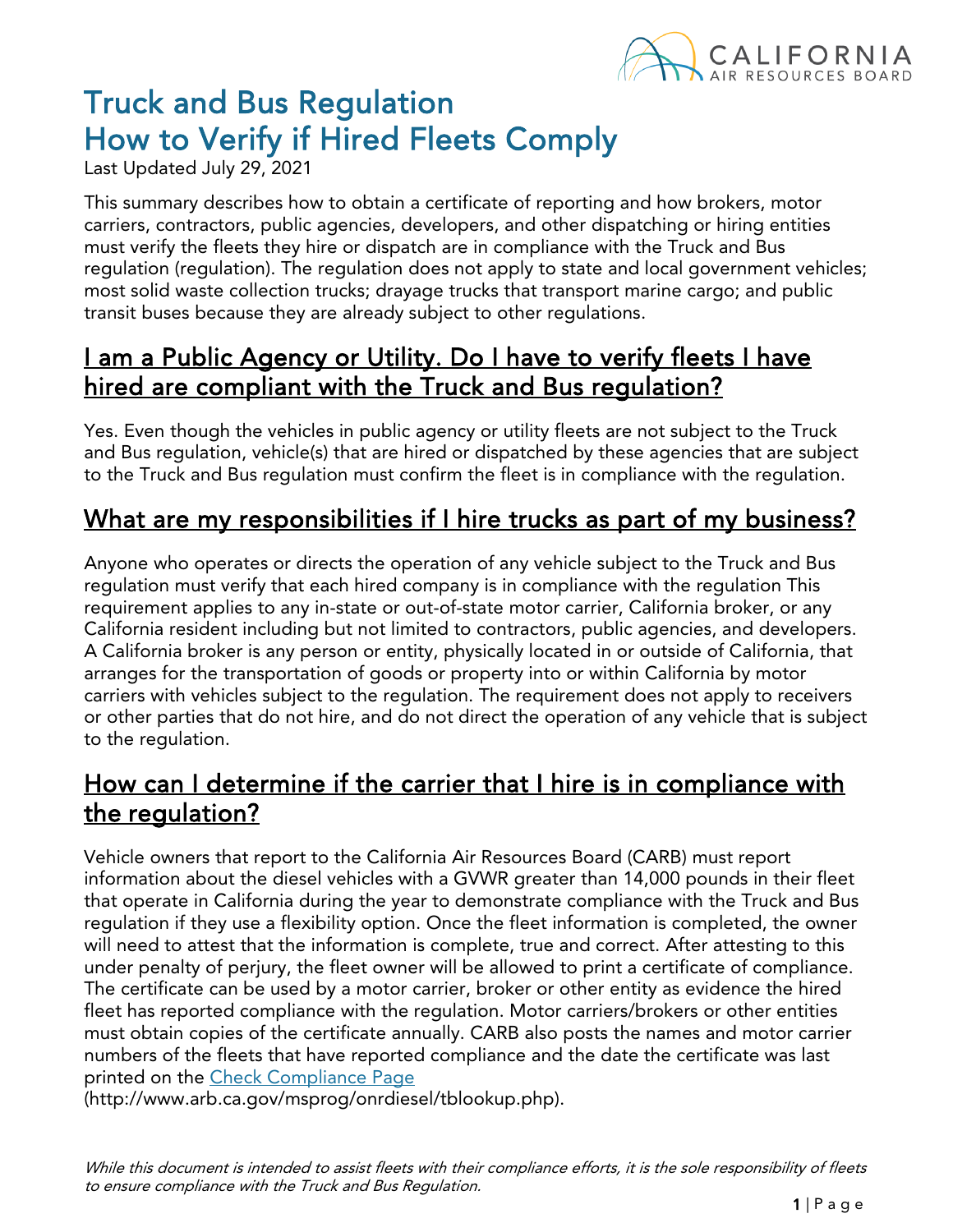# What can I do if the company I hire does not have a certificate?

Fleet owners complying with the engine model year schedule for their entire fleet do not need to report to CARB. However, the fleet owner must provide you with other documentation annually to demonstrate compliance with the engine model year schedule. You should obtain a dated and signed statement from the owner that confirms that they are aware of the compliance requirements of the engine model year schedules of the Truck and Bus regulation (Title 13, California Code of Regulations, Section 2025) and including engine model year and PM filter information about their trucks to demonstrate compliance with the engine model year schedules.

If a fleet owner does report to CARB, they have until January 31 of each compliance year to update their information. Therefore, it is not necessary for motor carriers, brokers, and dispatchers to require a certificate to verify compliance from January 1 to January 31 of each compliance year. However, the responsible hiring party should obtain a written statement from the vehicle owner that verifies that their fleet is in compliance with the Truck and Bus regulation during the month of January in lieu of a certificate.

The responsible hiring party must perform due diligence by confirming that compliance statements are factual in the contract. For example, if you become aware that one or more vehicles in a fleet do not comply or the fleet no longer appears as compliant on the public look up feature, then you cannot continue to use the services of the fleet.

## Do I need to verify compliance if I hire for services that require specific trucks or buses?

Yes. If you hire a subcontractor for services of a truck, like dump trucks, concrete pumps, tow trucks, cranes, or charter buses, you are actively determining which companies and type of vehicle is needed to perform the service, and you will need to verify that the company CARB is in compliance with the Truck and Bus regulation. For example, a contractor that directly hires a dump truck company to move debris from the roadside or hires a crane to lift a load must verify compliance.

## If I order materials from a supplier, do I need to verify compliance for the shipper?

No. If you are not actively involved in determining which transportation company will deliver the materials or products then you are not responsible for verifying that the fleet is in compliance. In other words, the receiver does not actively determine whose trucks will make the delivery. The shipper could use their own trucks or ultimately contract out the delivery to another motor carrier. Therefore, the receiver would not be responsible for verifying compliance. For example, if you order supplies and parts you are not actively involved in determining how your order is delivered nor in determining who ultimately delivers your order. Similarly, if you hire a contractor to do plumbing or electrical work, you are not actively involved in determining whether the contractor will use diesel trucks, and you are not involved in determining how the contractor arranges for equipment or supplies to be delivered to the job site.

While this document is intended to assist fleets with their compliance efforts, it is the sole responsibility of fleets to ensure compliance with the Truck and Bus Regulation.